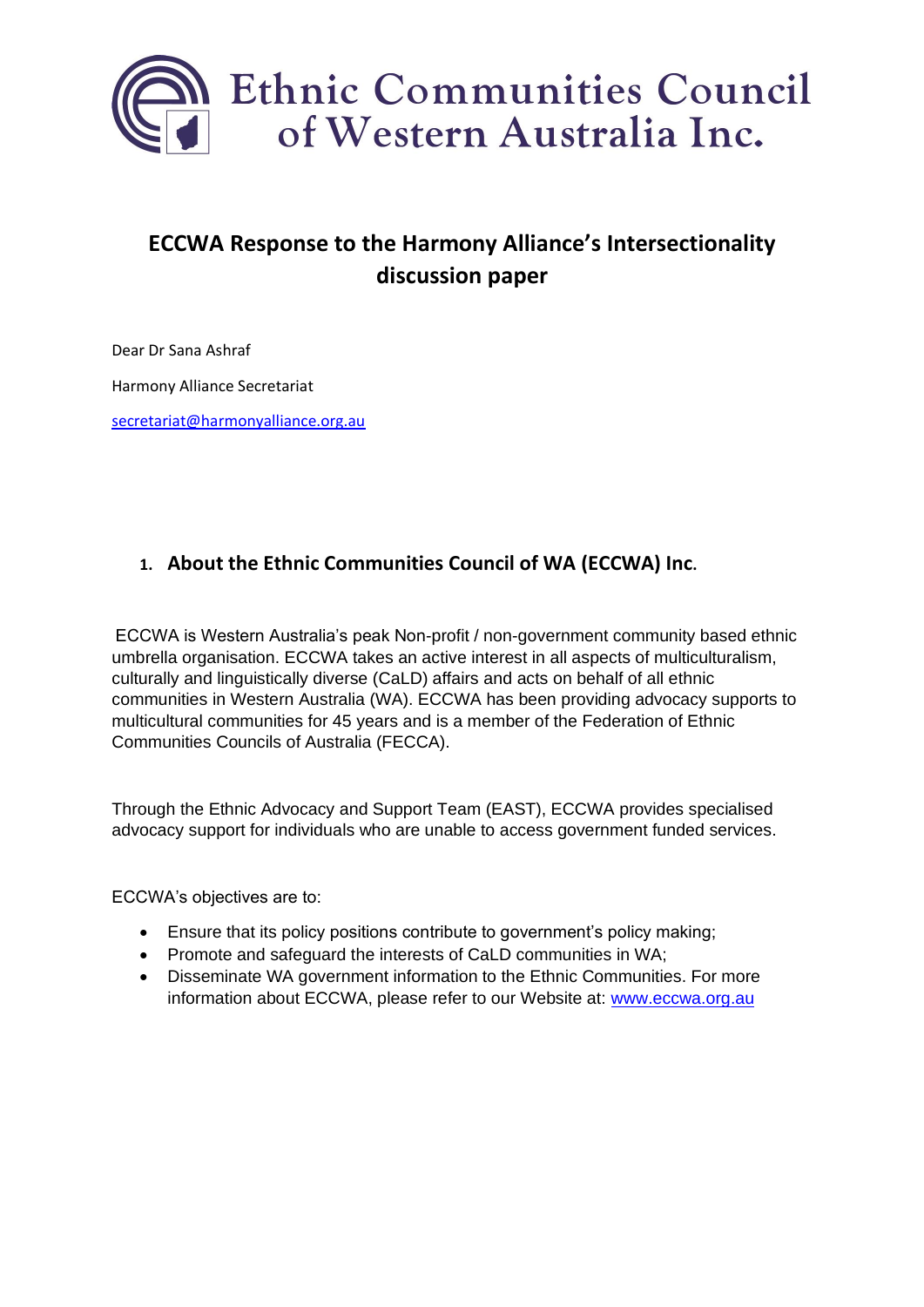

## **ECCWA's responses to the discussion Questions**

### **What are the key identity markers (and intersections thereof) that shape the experiences of migrant and refugee women in Australia?**

Intersecting markers that shape the experiences of refugee and migrant women in Australia may be ethnicity, disability, race, religious diversity, poverty, lack of recognition of prior qualifications, loss of social status and poverty.

### **• Are there any personal stories and case studies our members would like to share to demonstrate the lived experience of intersectional disadvantage and vulnerability as a migrant or refugee woman in Australia?**

According to the ABS 2016 census, 33 per cent of Australians are from a Culturally and Linguistically Diverse (CaLD) background; that's one in three people; another 16% have one or both parents born in another country; speak more than 300 languages (not including many Aboriginal and Torres Strait Islander people's languages) and 20 per cent of people with disability are from CaLD backgrounds. CaLD people are not a homogenous group and are not all the same. There is diversity within diversity.

Despite this, women from culturally and linguistically diverse (CaLD) backgrounds and those with disability are not adequately represented in higher levels of employment in public and private sectors in Australia; also not represented in fashion, film and television industries, media and so on. Although women from migrant and refugee background are occasionally acknowledged and supported by the feminists to advocate for equality, women with disability especially those from CaLD background are often excluded from the feminist movements.

ECCWA's Policy and Advocacy Officer, being an Australian woman with disability from a CaLD background, has directly and indirectly experienced disadvantage when looking for employment and also in the education system through university. She would attend many job interviews but if the interviewers did not know her personally and did not know how she worked, they would not employ her, even when she had the required skills, abilities and work-experience for the position.

As most men from a CaLD background can access English classes, get a job and work, women often stay home to take care of their children. Introduction of the written citizenship test has prevented so many women who had no formal education and are illiterate even in their own languages to become Australian citizens. The Federal government has cut or significantly reduced the interpreter funding of non-government communitybased agencies that support refugee and migrant women causing further institutionalised systemic barriers based on their sex and cultural diversity.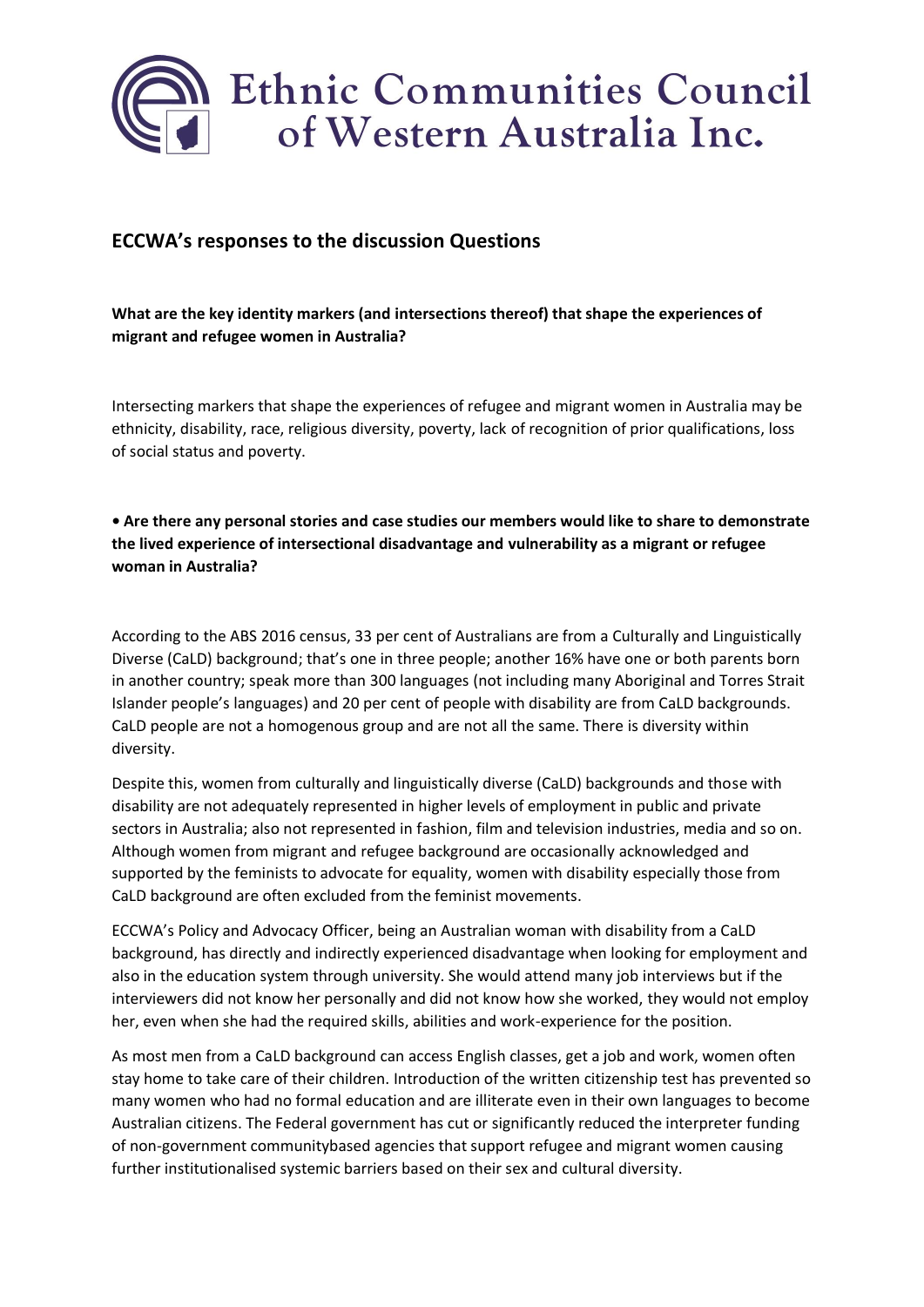

• **Which areas of policy and practice are most relevant and conducive to achieving intersectional responses to migrant and refugee women's distinct situations?**

Ensuring equity in parliamentary legislation, government policies and practices in health, education, employment, housing, welfare, and so on may help with achieving responses for intersectionality for migrant and refugee women in Australia. Creating an Australian Human Rights Act and Strengthening the existing discrimination legislation like the Workplace Gender Equality Act 2012, Race Discrimination Act 1975, Disability Discrimination Act 1992, and Australia's Multicultural Policy, may provide better equitable opportunities for women from refugee and migrant background to meaningfully participate in the economic, political, cultural and all aspects of community life in Australia. Equity could be achieved by developing a substantive Equality Policy Framework and requiring all government departments to adhere to it. Substantive Equality Policy Framework dictates that treating people who are disadvantaged as equal with everyone else may further disadvantage them. People's needs should be met first to bring them to the same level as everyone else, for example, if a woman from a non-English speaking background goes to the Centrelink and is given the same form in English as everyone else without an interpreter or translating the form in the language of the person, this would prevent or delay the person's access to the supports and services causing further disadvantage. Another example might include organising an event in a building with stairs, without a lift and inviting guests to attend including guests with disability who are wheelchair users and can't access the stairs. Government departments that are required to adhere to the substantive Equality Policy Framework would have to ensure that they engage interpreters and or translate their print material in the languages of their consumers, organise meetings in accessible buildings to enable participation of all their guests when delivering services to the people from non-English speaking backgrounds and those with a disability. Each government department's implementation of the Substantive Equality policy framework must be regularly monitored, continuous improvement ensured, evaluated and the results should be reported in their annual reports. The Western Australian government has such a policy framework which could be used as an example, however unfortunately, it is not monitored, it's continuous improvement is not measured and is not evaluated.

#### • **How can we best tailor our language (e.g. the use of term 'vulnerability') in our Framework and wider communication with stakeholders and decision-makers?**

The word 'vulnerability' should not apply to women from refugee and migrant backgrounds and those with disability who are not isolated, marginalised and are able to exercise their rights. their diversity doesn't always make them vulnerable. Assuming all women from diverse backgrounds as vulnerable may disadvantage them. On the other hand, women who are isolated and marginalised due to their cultural diversity including disability, may be more vulnerable' to be involved in family and domestic Violence (FDV), and may experience discrimination when accessing supports and